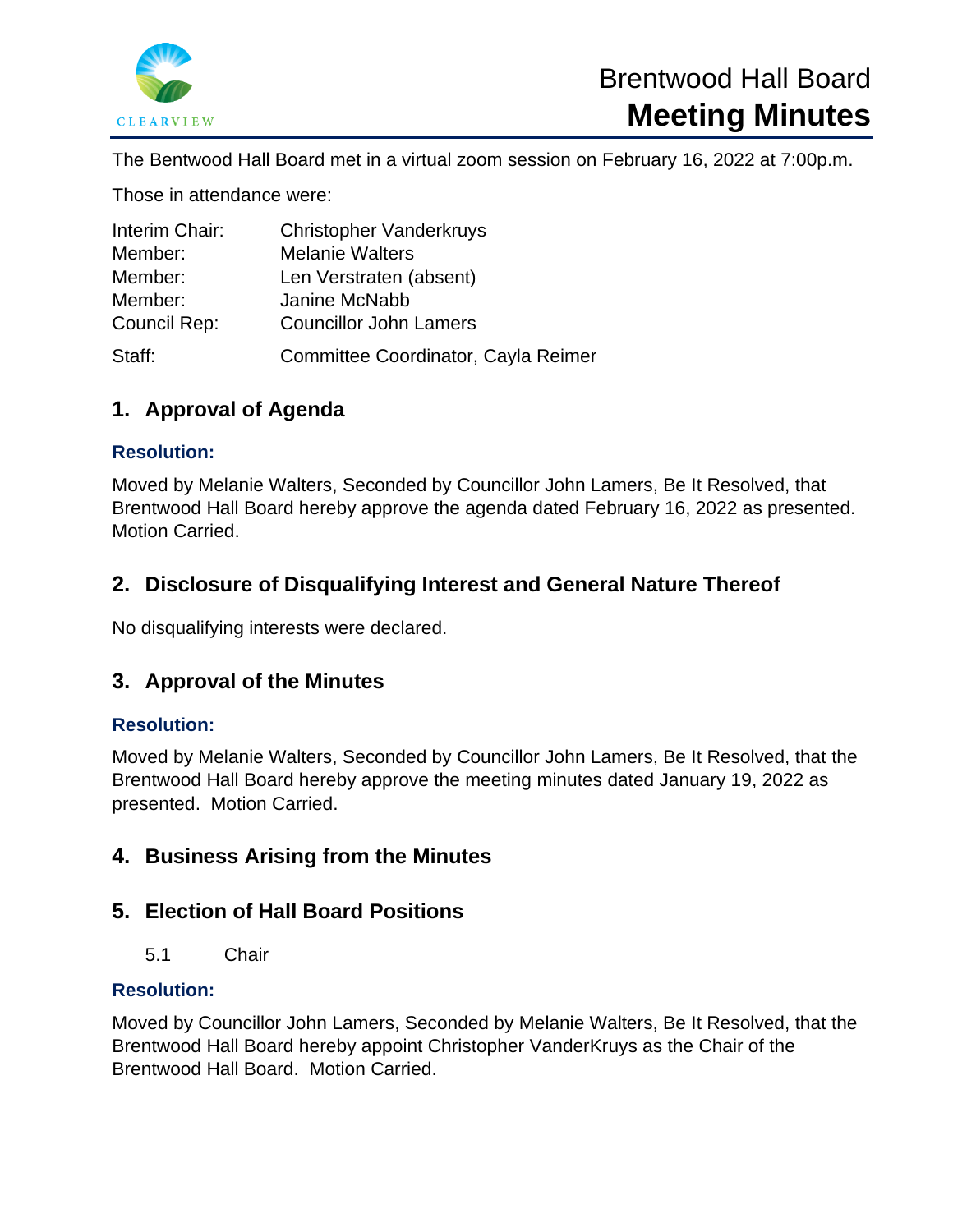5.2 Booking Agent

#### **Resolution:**

Moved by Melanie Walters, Seconded by Janine McNabb, Be It Resolved, that the Brentwood Hall Board hereby appoint Christopher Vanderkruys as the Booking Agent of the Brentwood Hall Board. Motion Carried.

5.3 Treasurer

#### **Resolution:**

Moved by Councillor John Lamers, Seconded by Melanie Walters, Be It Resolved, that the Brentwood Hall Board hereby appoint Janine McNabb as the Treasurer of the Brentwood Hall Board. Motion Carried.

### **6. Rental & Facility Update**

Chris Vanderkruys provided an overview on upcoming rentals in April and June.

Chris informed the Board that the furnace is working well and the steps need to be cleaned.

### **7. New Business**

### 7.1 Land Acknowledgement

Chair, Chris Vanderkruys provided background information on the Council endorsed Land Acknowledgement and best practices moving forward. The Board discussed incorporating the Indigenous Land Acknowledgement at the beginning of every meeting and alternating speaking it.

### 7.2 Covid Update

The Board discussed the provided covid update from the Parks, Culture, and Recreation department.

### 7.3 AODA Update

Chair, Chris Vanderkruys provided background information on the proposed drawing and provided information on the process moving forward.

### 7.4 Financials and Draft Budget

The Board reviewed the profit and loss statements provided by the township office including the bank balance of \$38,500.46.

The Board will review the Draft Budget at the March Meeting after the AODA presentations to Council have been made.